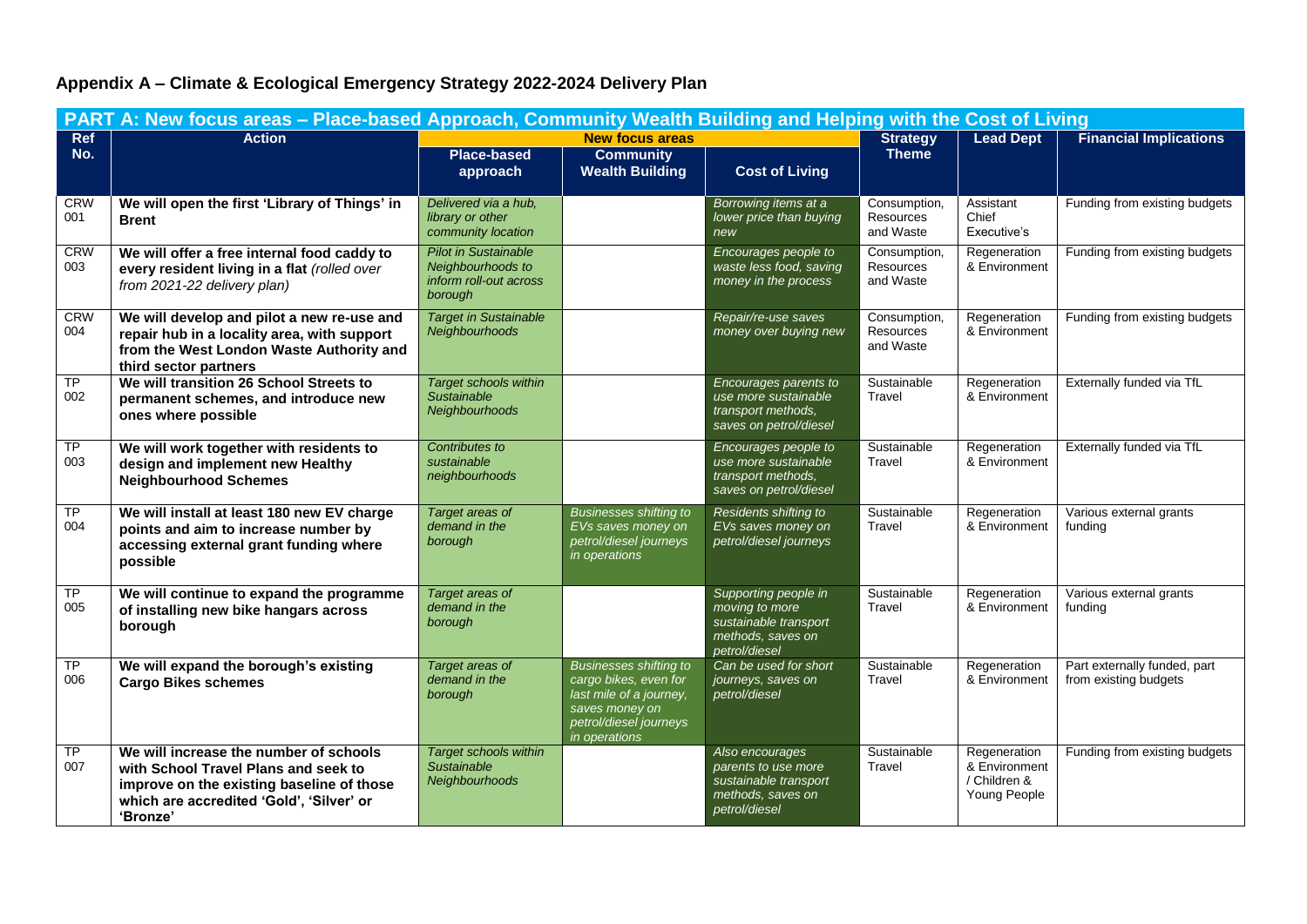| <b>HBBE</b><br>001 | We will explore the development of a Local<br>Area Energy Plan for West London, with a<br>particular focus on Park Royal, in<br>partnership with the OPDC and<br>neighbouring boroughs                                                                    | A focused place-<br>based approach in<br>addition to the pilot<br><b>Sustainable</b><br>Neighbourhoods            | Solar panel project,<br>district heating and<br>wider LAEP has<br>potentially to save<br>businesses in Park<br>Royal money on<br>energy bills       |                                                                                                                                                                      | Homes,<br>Buildings and<br>the Built<br>Environment                 | Assistant<br>Chief<br>Executive's /<br>Regeneration<br>& Environment | Funding from existing budgets                                    |
|--------------------|-----------------------------------------------------------------------------------------------------------------------------------------------------------------------------------------------------------------------------------------------------------|-------------------------------------------------------------------------------------------------------------------|-----------------------------------------------------------------------------------------------------------------------------------------------------|----------------------------------------------------------------------------------------------------------------------------------------------------------------------|---------------------------------------------------------------------|----------------------------------------------------------------------|------------------------------------------------------------------|
| <b>HBBE</b><br>004 | We will begin retrofit work to at least 3<br>Tower Blocks (rolled over from 2021-22<br>delivery plan)                                                                                                                                                     |                                                                                                                   | Provide local work<br>experience/apprentice<br>ships/jobs to local<br>people - particularly<br>from supply coming<br>through Green Skills<br>Centre | Retrofitting and reducing<br>the need to have heating<br>on in the first place,<br>reduction in energy bills                                                         | Homes,<br><b>Buildings and</b><br>the Built<br>Environment          | Community<br>Wellbeing                                               | Funding from existing budgets                                    |
| <b>HBBE</b><br>006 | We will deliver further retrofitting projects<br>via the council's Carbon Offset Fund                                                                                                                                                                     | £1.2m in Offset Fund<br>pipeline, potential to<br>direct investment<br>within Sustainable<br>Neighbourhoods       | Provide local work<br>experience/apprentice<br>ships/jobs to local<br>people - particularly<br>from supply coming<br>through Green Skills<br>Centre | Retrofitting and reducing<br>the need to have heating<br>on in the first place,<br>reduction in energy bills                                                         | Homes,<br>Buildings and<br>the Built<br>Environment                 | Assistant<br>Chief<br>Executive's /<br>Community<br>Wellbeing        | Funded via developer<br>contributions                            |
| <b>HBBE</b><br>007 | We will develop and implement employer<br>requirements for energy efficiency<br>standards within all new council housing                                                                                                                                  | Impacts on<br>Development-led pilot<br>- influencing design of<br>schemes                                         |                                                                                                                                                     | New builds being built to<br>highest energy efficiency<br>standards from outset<br>will save on energy bills                                                         | Homes.<br><b>Buildings and</b><br>the Built<br>Environment          | Community<br>Wellbeing                                               | Funding from existing budgets                                    |
| <b>HBBE</b><br>008 | We will explore and identify an opportunity<br>for an exemplar net zero new build within<br>New Council Homes Programme pipeline                                                                                                                          | Impacts on<br>Development-led pilot<br>- influencing design of<br>schemes                                         |                                                                                                                                                     | New builds being built to<br>highest energy efficiency<br>standards from outset<br>will save on energy bills                                                         | Homes,<br>Buildings and<br>the Built<br>Environment                 | Community<br>Wellbeing                                               | Further work required to<br>understand Financial<br>Implications |
| <b>HBBE</b><br>009 | We will review developments within our<br>New Council Homes Programme pipeline to<br>ensure that all aspects of sustainability are<br>holistically addressed, with a special focus<br>on the proposed development plans for St<br><b>Raphael's Estate</b> | St Raphael's would<br>form part of wider<br>place-based approach                                                  |                                                                                                                                                     | Retrofitting, active travel<br>provision, better waste<br>facilities etc which could<br>form part of scheme.<br>could help to reduce bills<br>and costs to residents | Homes,<br>Buildings and<br>the Built<br>Environment                 | Community<br>Wellbeing                                               | Funding from existing budgets                                    |
| <b>HBBE</b><br>010 | We will review the development pipeline for<br>Growth Areas in line with the provisions of<br>the new Local Plan, to ensure that all<br>aspects of sustainability are being<br>addressed wherever possible                                                | A wider review /<br>monitoring of the<br>pipeline may provide<br>new place-based<br>opportunities for action      |                                                                                                                                                     |                                                                                                                                                                      | Homes.<br>Buildings and<br>the Built<br>Environment                 | Regeneration<br>& Environment                                        | Funding from existing budgets                                    |
| SC<br>001          | We will identify and undertake engagement<br>with communities on development of three<br>pilot 'Sustainable Neighbourhoods'                                                                                                                               | Cross-cutting and integral to all three areas of focus                                                            |                                                                                                                                                     | Supporting<br>Communities                                                                                                                                            | Assistant<br>Chief<br>$Executive's -$<br>supported by<br>all depts. | Funding from existing budgets                                        |                                                                  |
| SC<br>002          | We will provide targeted support to<br>businesses through energy efficiency<br>grants, carbon footprinting and a new<br>climate charter                                                                                                                   | <b>Businesses identified</b><br>within Sustainable<br>Neighbourhoods pilot<br>area - bespoke target<br>engagement | Support businesses to<br>shift to more<br>sustainable operating<br>models, saving money                                                             |                                                                                                                                                                      | Supporting<br>Communities                                           | Regeneration<br>& Environment                                        | Funding from existing budgets                                    |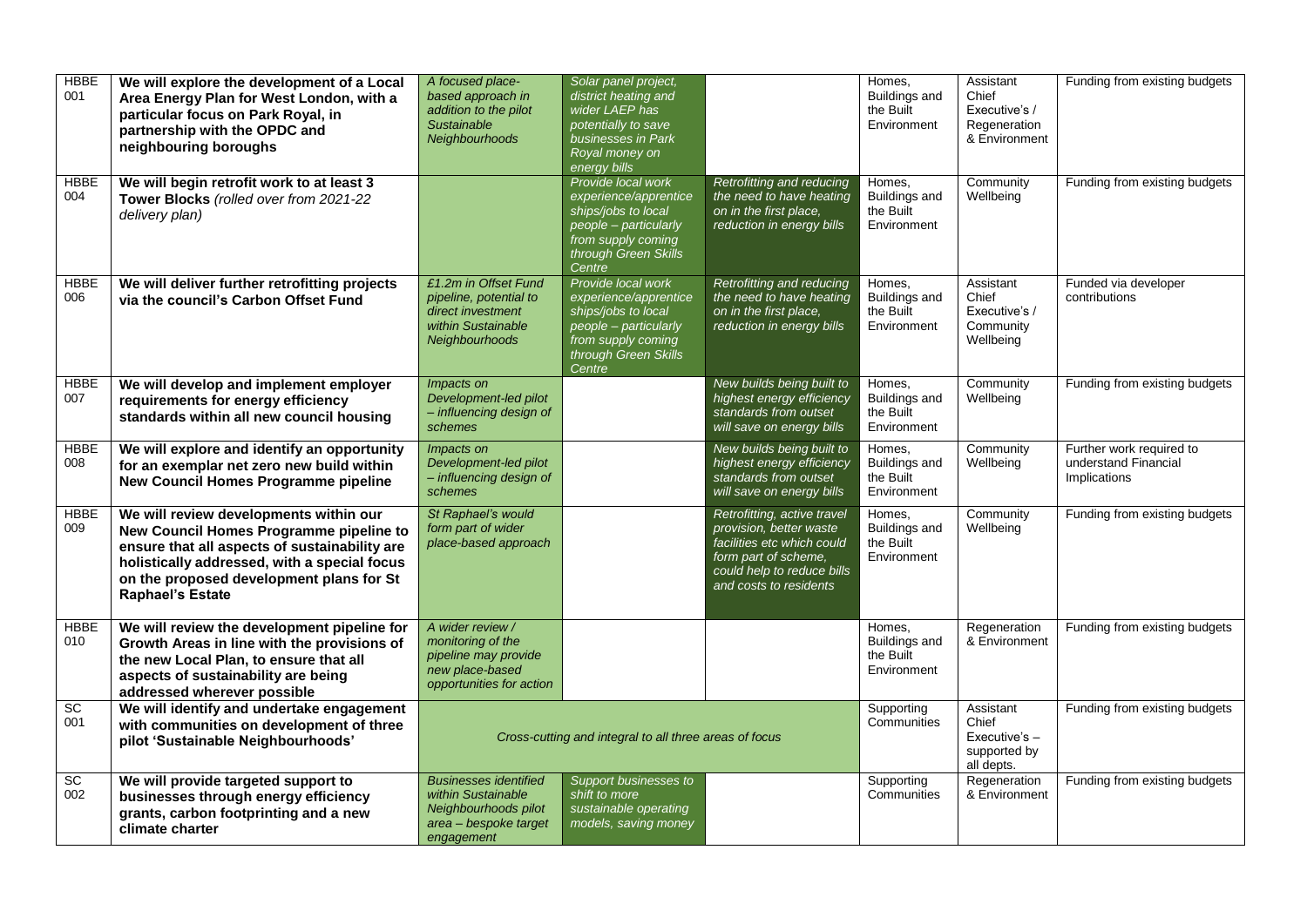|           |                                                                                                                                    | on bills and<br>operational costs                                                                                                                   |                                             |                           |                                                               |                               |
|-----------|------------------------------------------------------------------------------------------------------------------------------------|-----------------------------------------------------------------------------------------------------------------------------------------------------|---------------------------------------------|---------------------------|---------------------------------------------------------------|-------------------------------|
| SC<br>003 | We will launch the new Green Skills Centre<br>in Willesden                                                                         | Provide local work<br>experience/apprentice<br>ships/jobs to local<br>people - particularly<br>from supply coming<br>through Green Skills<br>Centre | Improved opportunities<br>and job prospects | Supporting<br>Communities | Regeneration<br>& Environment                                 | Funding from existing budgets |
| SC<br>004 | We will launch new sector based pathways<br>scheme for unemployed people to take up<br>'green' jobs                                | Provide local work<br>experience/apprentice<br>ships/jobs to local<br>people - particularly<br>from supply coming<br>through Green Skills<br>Centre | Improved opportunities<br>and job prospects | Supporting<br>Communities | Regeneration<br>& Environment                                 | Funding from existing budgets |
| SC<br>005 | We will develop and deliver improved<br>Affordable Energy advice services,<br>targeting the most vulnerable households<br>in Brent |                                                                                                                                                     | Reduction in household<br>energy costs      | Supporting<br>Communities | Assistant<br>Chief<br>Executive's /<br>Community<br>Wellbeing | Funding from existing budgets |

|                    | PART B - Other initiatives to be included - building on year one                                                                                                                                                  |                                               |                                       |                                                                                                                                                                    |  |  |  |  |
|--------------------|-------------------------------------------------------------------------------------------------------------------------------------------------------------------------------------------------------------------|-----------------------------------------------|---------------------------------------|--------------------------------------------------------------------------------------------------------------------------------------------------------------------|--|--|--|--|
| Ref<br>No.         | <b>Action</b>                                                                                                                                                                                                     | <b>Strategy Theme</b>                         | Dept. Lead                            | <b>Financial Implications</b>                                                                                                                                      |  |  |  |  |
| <b>CRW</b><br>002  | We will deliver improved sustainability outcomes following the procurement of the<br>new Redefining Local Services contracts renewals                                                                             | Consumption,<br>Resources and Waste           | Regeneration &<br>Environment         | Funding from existing budgets                                                                                                                                      |  |  |  |  |
| ТP<br>008          | We will adopt and implement an new updated Corporate Travel Plan for council<br>operations                                                                                                                        | Sustainable Travel                            | Regeneration &<br>Environment         | Funding from existing budgets                                                                                                                                      |  |  |  |  |
| HBBE<br>002        | We will install the borough's first Living Wall on Willesden Green Library                                                                                                                                        | Homes, Buildings and<br>the Built Environment | Regeneration &<br>Environment         | Funding from existing budgets                                                                                                                                      |  |  |  |  |
| <b>HBBE</b><br>003 | We will develop, consult upon, adopt and promote a Sustainable Design and<br>Construction Supplementary Planning Document - to include additional guidance on<br>policies in the Brent Local Plan and London Plan | Homes, Buildings and<br>the Built Environment | Regeneration &<br>Environment         | Funding from existing budgets                                                                                                                                      |  |  |  |  |
| <b>HBBE</b><br>005 | We will explore funding for a dedicated energy efficiency works programme within the<br><b>Housing Asset Management Strategy</b>                                                                                  | Homes, Buildings and<br>the Built Environment | Community<br>Wellbeing                | Funding from existing budgets                                                                                                                                      |  |  |  |  |
| HBBE<br>011        | We will finalise our plans for the council to achieve net zero carbon emissions from<br>the council's own estate and operations by 2030 (rolled over from 2021-22 delivery plan)                                  | Homes, Buildings and<br>the Built Environment | <b>Assistant Chief</b><br>Executive's | This plan is likely to have significant revenue<br>and capital financial implications. These will be<br>assessed as the plan and recommendations<br>are developed. |  |  |  |  |